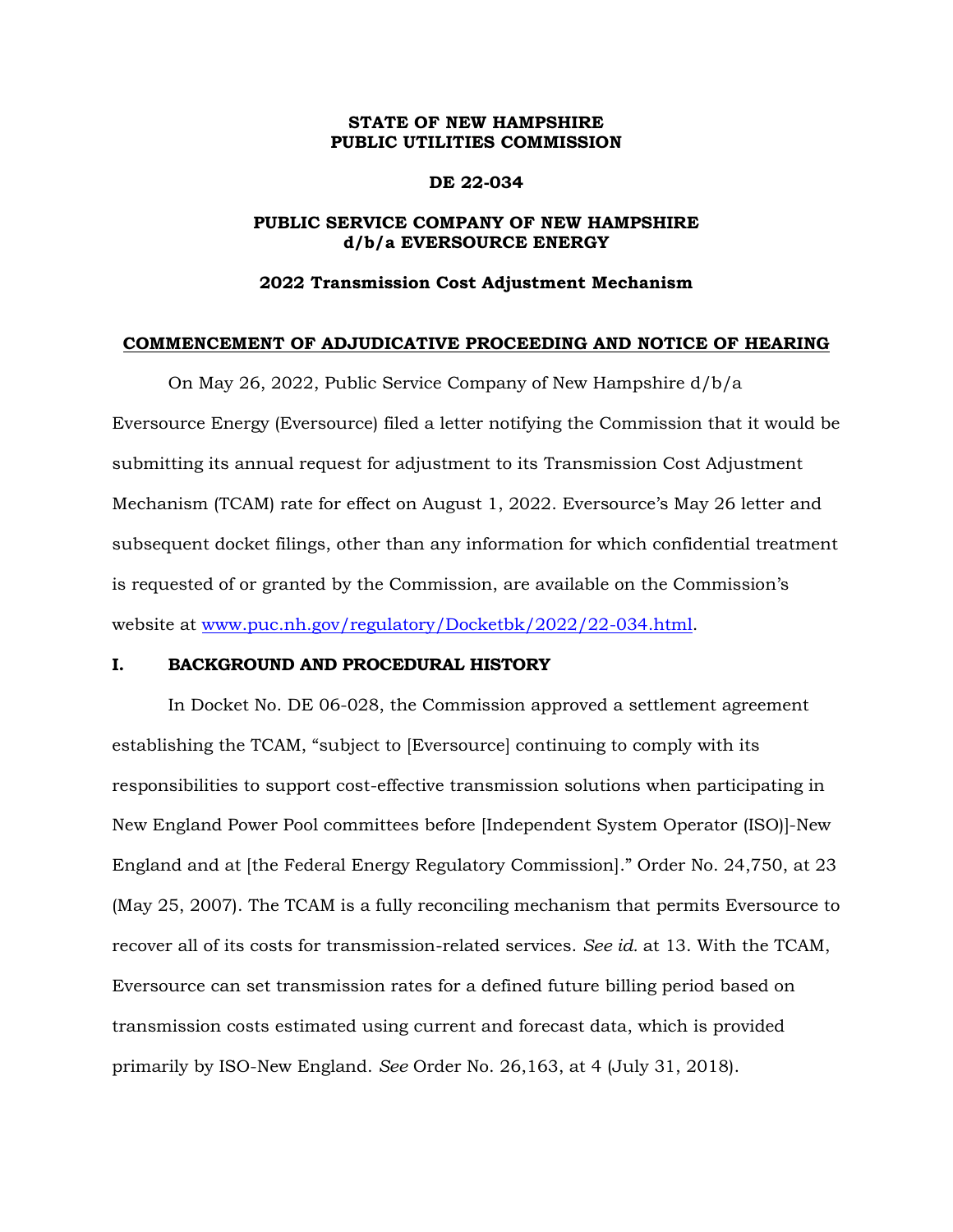Eversource submits an annual filing for adjustment of its TCAM rate, in which it reconciles the actual and estimated transmission revenues and expenses for the prior period. *See* Order No. 24,750 at 13. The annual adjustment to Eversource's TCAM rate takes effect with service rendered on and after August 1, when changes to Eversource's Energy Service rate and Stranded Cost Recovery Charge also take effect. *See* Order No. 26,163 at 6-7.

#### **II. ISSUES PRESENTED**

The filing presents, *inter alia,* the following issues: whether Eversource used the appropriate method to calculate the proposed TCAM rate; whether Eversource properly calculated the proposed TCAM rate consistent with prior Commission orders; and whether the proposed TCAM rate is just and reasonable, as required by RSA 374:2, and RSA 378:5 and :7. Accordingly, an adjudicative proceeding will be convened to address these issues.

The Commission will be conducting any hearings scheduled in this matter in person. The Commission will consider requests to conduct hearings using a hybrid format to permit remote participation by a specific individual only if the Commission has determined that a sufficient reason has been provided for why that individual would be unable to attend in person. Any party requesting that a specific individual be permitted to participate remotely should file a written request with the Commission's Clerk's Office no later than fifteen (15) days prior to the prehearing conference or hearing date. If the Commission determines that one or more individuals will be permitted to appear remotely, then individuals in the Commission's hearing room, including the Commissioners, will be broadcast on a web-enabled platform.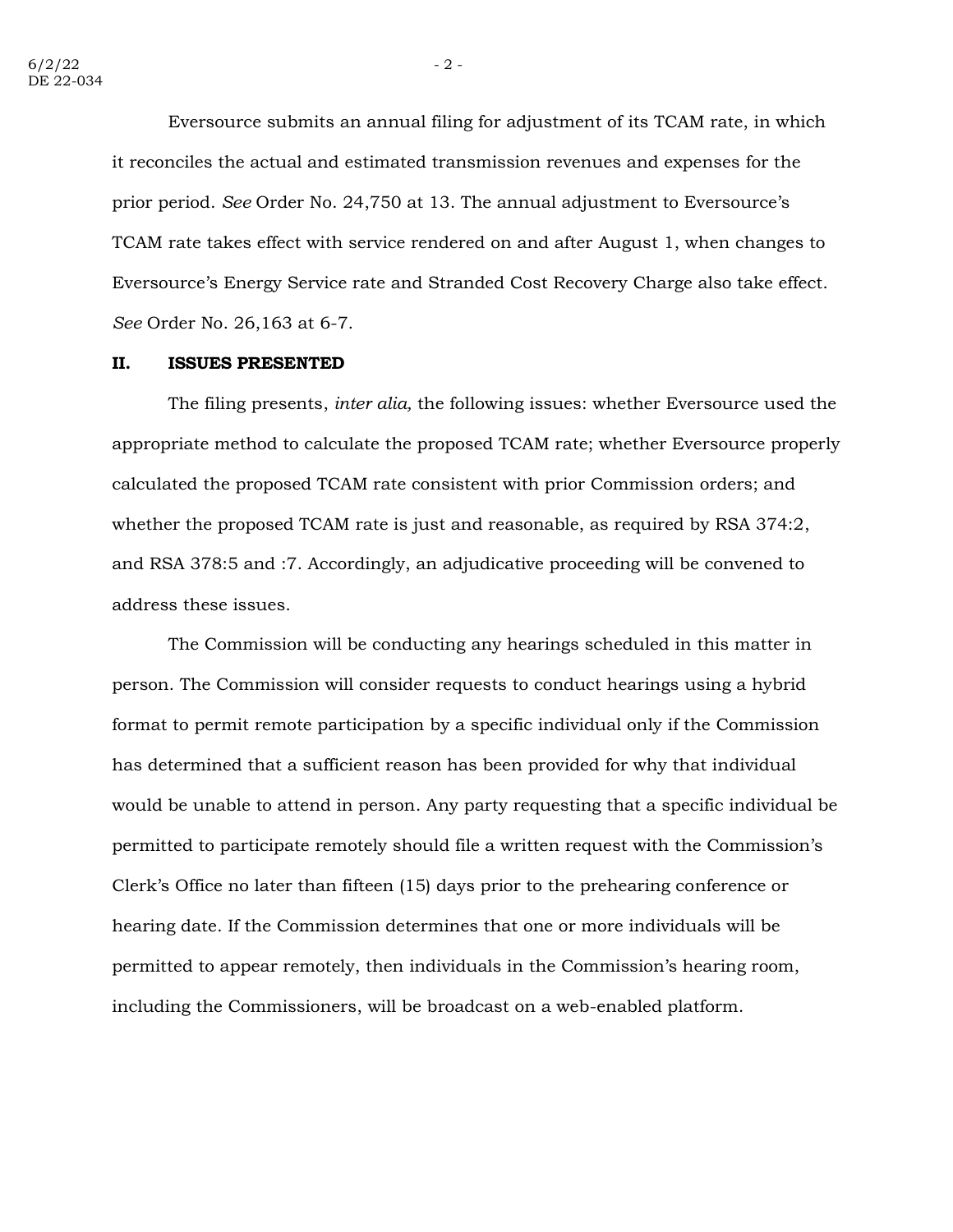#### **Based upon the foregoing, it is hereby**

**ORDERED**, that an adjudicative proceeding be commenced for the purpose of reviewing and resolving the foregoing issues pursuant to RSA chapter 541-A, RSA 374:2 and by RSA 378:5 and :7, and the Commission's procedural rules; and it is

**FURTHER ORDERED**, that the Commission will hold a hearing in this matter at its offices located at 21 S. Fruit St., Suite 10, Concord, New Hampshire, on July 7, 2022, at 9:00 a.m. Three hours shall be allotted for this hearing; and it is

**FURTHER ORDERED**, that any entity or individual may petition to intervene and seek to be admitted as a party in this proceeding. Each party has the right to have an attorney represent the party at the party's own expense; and it is,

**FURTHER ORDERED**, that, consistent with N.H. Admin. R., Puc 203.17 and Puc 203.02, any entity or individual seeking to intervene in the proceeding shall file with the Commission a petition to intervene with copies sent to Eversource and any other parties on the service list, on or before June 20, 2022. The petition shall state the facts demonstrating how the petitioner's rights, duties, privileges, immunities, or other substantial interests may be affected by the proceeding, consistent with N.H. Admin. R., Puc 203.17; and it is

**FURTHER ORDERED**, that any party objecting to a petition to intervene make said objection on or before June 30, 2022; and it is

**FURTHER ORDERED**, that parties shall file any proposed exhibits, written testimony, motions, or other documents intended to become part of the record in this proceeding with the Commission. Pursuant to the secretarial letter issued on March 17, 2020, which is posted on the Commission's website at

[https://www.puc.nh.gov/Regulatory/Secretarial%20Letters/20200317-SecLtr-Temp-](https://www.puc.nh.gov/Regulatory/Secretarial%20Letters/20200317-SecLtr-Temp-Changes-in-Filing-Requirements.pdf)[Changes-in-Filing-Requirements.pdf,](https://www.puc.nh.gov/Regulatory/Secretarial%20Letters/20200317-SecLtr-Temp-Changes-in-Filing-Requirements.pdf) all Commission rules requiring the filing of paper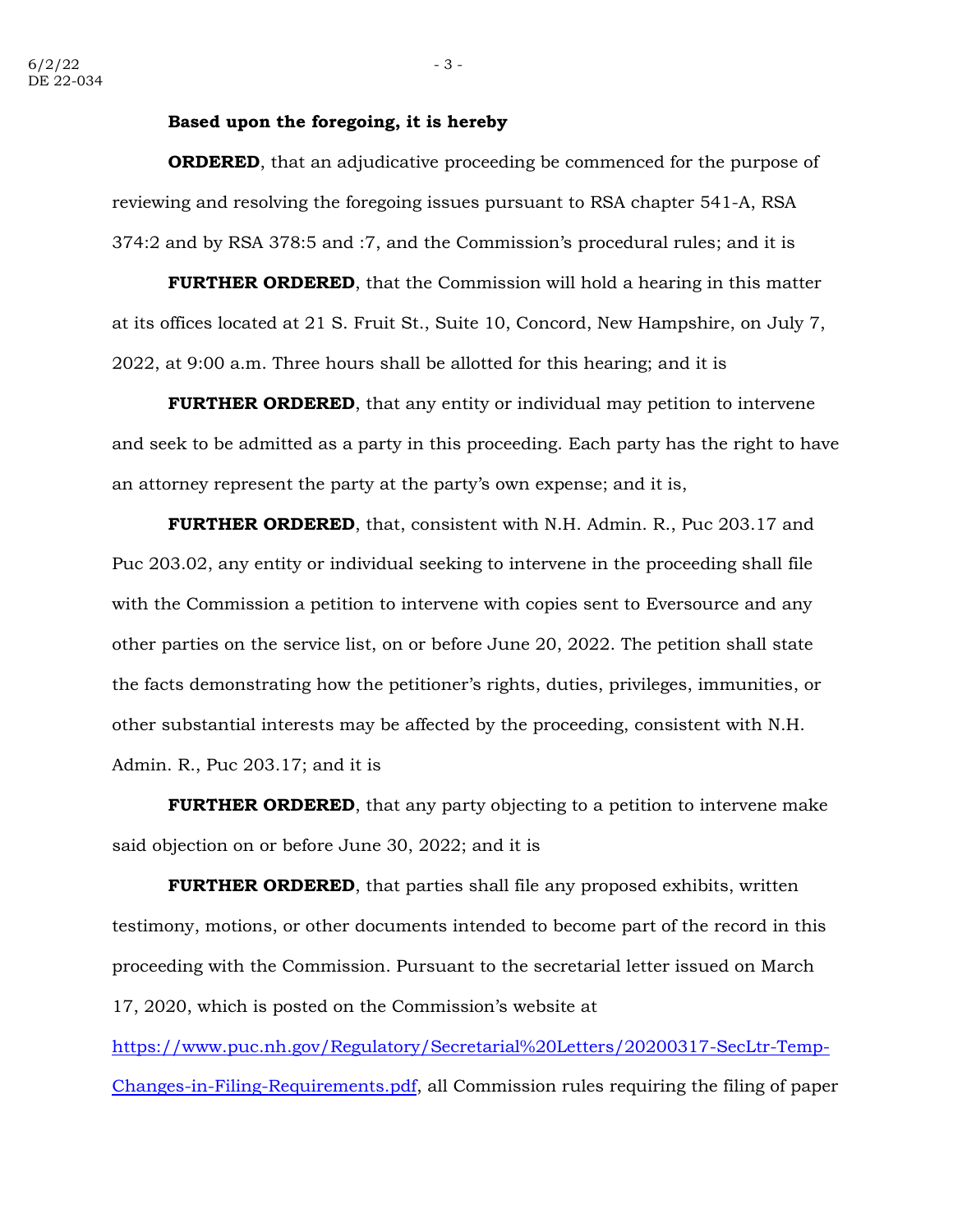copies are suspended until further notice. Parties may elect to submit any filing in electronic form unless otherwise ordered by the Commission. Filings will be considered filed as of the time the electronic copy is received by the Commission; and it is

**FURTHER ORDERED**, that routine procedural inquiries may be made by contacting the Commission's Clerk's Office at (603) 271-2431 or

[ClerksOfffice@puc.nh.gov.](mailto:ClerksOfffice@puc.nh.gov) All requests to the Commission should be made in a written pleading filed with the Commission. Unless otherwise authorized by law, *ex parte* communications are prohibited; and it is

**FURTHER ORDERED**, that pursuant to N.H. Admin. R., Puc 203.12,

Eversource shall notify all entities and individuals desiring to be heard at this hearing by publishing a copy of this order of notice on its website no later than two business days after the date of issue, such publication to be documented by affidavit filed with the Commission on or before June 13, 2022. In addition, the Clerk shall publish this order of notice on the Commission's website no later than two business days after the date of issue; and it is

**FURTHER ORDERED,** that any hearings in this matter shall be conducted in accordance with the attached hearing guidelines.

So ordered, this second day of June, 2022.

Daniel  $C$ Chairman

Pradip K Commissioner

Carleton B. Simpson Commissioner

Individuals needing assistance or auxiliary communication aids due to sensory impairment or other disability should contact the NHPUC, 21 S. Fruit St., Suite 10, Concord, New Hampshire 03301-2429; 603-271-2431; TDD Access: Relay N.H. 1-800-735-2964. Notification of the need for assistance should be made one week prior to the scheduled event.